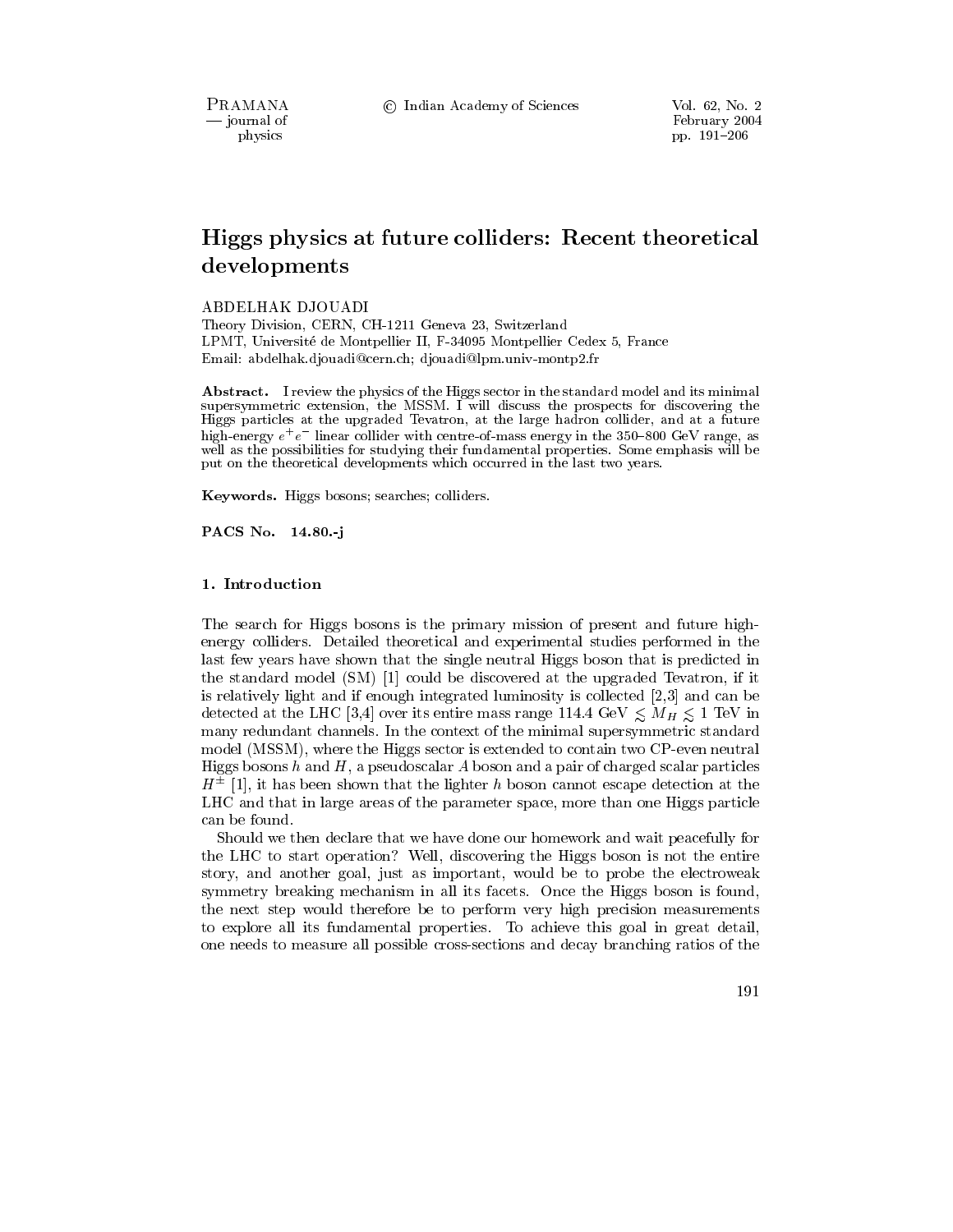# Abdelhak Djouadi

Higgs bosons to derive their masses, their total decay widths, their couplings to the other particles and their self-couplings, their spin-parity quantum numbers, etc. This needs very precise theoretical predictions and more involved theoretical and experimental studies. In particular, all possible production and decay channels of the Higgs particles, not only the dominant and widely studied ones allowing for clear discovery, should be investigated. This also requires complementary detailed studies at future  $e^+e^-$  linear colliders, where the clean environment and the expected high luminosity allow for very high precision measurements [6,7].

In this talk, I will summarize the studies that were performed recently in the SM and MSSM Higgs sectors. (Other extensions have been discussed by Gunion [8], to whom we refer for details.) In the next section, after summarizing the present constraints, I will discuss the new developments in the calculation of the Higgs boson spectrum and decay branching ratios. In  $\S$ §3 and 4, we will discuss the developments in Higgs production at the LHC and Tevatron hadron colliders and at a future  $e^+e^-$  machine with a c.m. energy below 1 TeV. A brief conclusion will be presented in  $\S5$ .

# 2. Higgs spectrum and decay branching ratios

In the SM, the profile of the Higgs boson is uniquely determined once  $M_H$  is fixed [1]: the decay width and branching ratios, as well as the production cross-sections, are given by the strength of the Yukawa couplings to fermions and gauge bosons, which is set by the masses of these particles. There are two experimental constraints on this free parameter.

The SM Higgs boson has been searched for at LEP in the Higgs-strahlung process  $e^+e^- \rightarrow HZ$  for c.m. energies up to  $\sqrt{s}$  = 209 GeV and with a large collected luminosity. In summer 2002, the final results of the four LEP Collaborations were published (and some changes with respect to the original publications occurred, in particular inclusion of more statistics, revision of backgrounds, and reassessment of systematic errors). When these results are combined, an upper limit  $M_H \ge 114.4$ GeV is established at the  $95\%$  confidence level [9]. However, this upper limit, in the absence of additional events with respect to SM predictions, was expected to be  $M_H > 115.3$  GeV; the reason is that there is a 1.7 $\sigma$  excess (compared to the value  $2.9\sigma$  reported at the end of 2000) of events for a Higgs boson mass in the vicinity of  $M_H = 116 \text{ GeV}$  [9].

The second constraint comes from the accuracy of the electroweak observables measured at LEP, the SLC and the Tevatron, which provides sensitivity to  $M_H$ : the Higgs boson contributes logarithmically,  $\propto \log(M_H/M_W)$ , to the radiative corrections to the  $W/Z$  boson propagators and alters these observables. (More details are given in the talk of Altarelli [10] at this conference.) When all available data (i.e. the Z-boson pole LEP and SLC data, the measurement of the W boson mass and total width, the top-quark mass and the controversial NuTeV result) are taken into account, one obtains a Higgs boson mass of  $M_H = 81^{+42}_{-33}$  GeV, leading to a 95% confidence level upper limit of  $M_H < 193$  GeV. These values are relatively stable when the NuTeV result is excluded from the fit, or when a different value for the hadronic contribution to the QED coupling  $\alpha$  is used.

192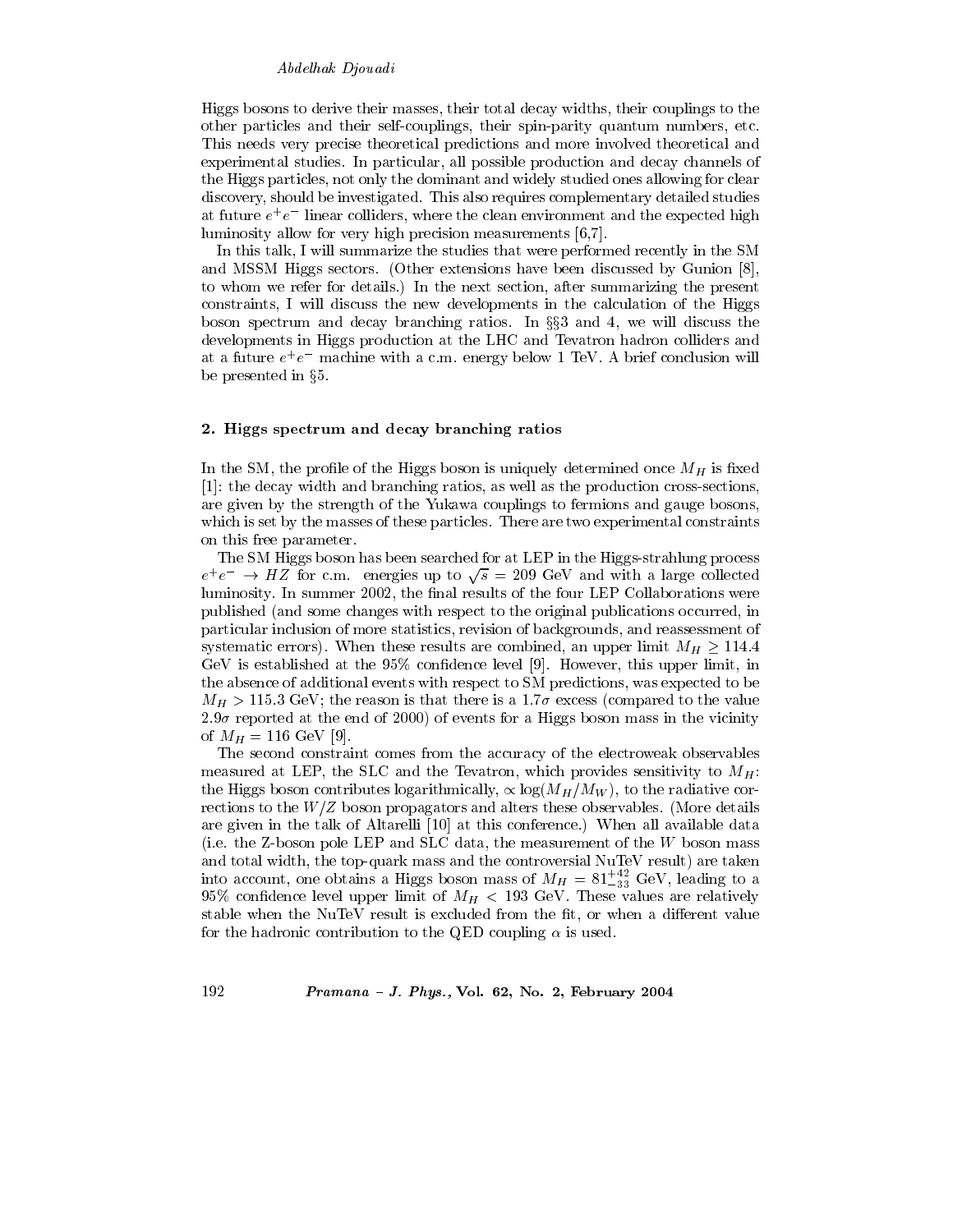However, theoretical constraints can also be derived from assumptions on the energy range within which the SM is valid before perturbation theory breaks down and New Physics should appear. If  $M_H \gtrsim 1$  TeV, the longitudinal W and Z bosons would interact strongly; to ensure unitarity in their scattering at high energies, one needs  $M_H \leq 710 \text{ GeV}$  at tree-level [11]. In addition, the quartic Higgs self-coupling, which at the weak scale is fixed by  $M_H$ , grows logarithmically with energy and a cutoff  $\Lambda$  should be imposed before it grows beyond any bound. The condition  $M_H \leq \Lambda$ sets an upper limit at  $M_H \sim 630$  GeV. Furthermore, top-quark loops tend to drive the coupling to negative values, for which the vacuum becomes unstable. Requiring the SM to be extended to the GUT scale,  $\Lambda \sim 10^{16}$  GeV, the Higgs mass should be 130 GeV  $\lesssim M_H \lesssim 180$  GeV [12].

In the MSSM, two doublets of Higgs fields are needed to break the electroweak symmetry, leading to two CP-even neutral  $h, H$  bosons, a pseudoscalar  $A$  boson and a pair of charged scalar particles,  $H^{\pm}$  [1]. Besides the four masses, two additional parameters define the properties of the particles: a mixing angle  $\alpha$  in the neutral CP-even sector, and the ratio of the two vacuum expectation values,  $\tan \beta$ . Because of supersymmetry constraints, only two of them, e.g.  $M_A$  and  $\tan \beta$ , are in fact independent at tree-level. While the lightest Higgs mass is bounded by  $M_h \leq M_Z$ , the masses of the A, H and  $H^{\pm}$  states are expected to be below  $\mathcal{O}(1 \text{ TeV})$ . However, mainly because of the heaviness of the top quark, radiative corrections are very important: the leading part grows as the fourth power of  $m_t$  and logarithmically with the common top squark mass  $M_S$ ; the stop trilinear coupling  $A_t$  also plays an important role and maximizes the correction for the value  $A_t \sim 2M_S$ . For a recent review, see  $[13]$ .

Recently, new calculations of the two-loop radiative corrections have been performed [14]. Besides the already known  $\mathcal{O}(\alpha_t \alpha_s)$  correction, the contributions at  $\mathcal{O}(\alpha_t^2)$  and  $\mathcal{O}(\alpha_s \alpha_b)$  have been derived. By an appropriate use of the effective potential approach, one obtains simple analytic formulae for arbitrary values of  $M_A$ and of the parameters in the stop sector. In a large region of the parameter space, the  $\mathcal{O}(\alpha_t^2)$  corrections are sizeable, increasing the predicted value for  $M_h$  (for given  $\tan \beta$  and  $M_A$  inputs) by several GeV. This is exemplified in figure 1, where the value of  $M_h$  is shown as a function of  $M_A$  for  $\tan \beta = 2$  and 20 in various approximations. As can be seen, the upper bound on  $M_h$  can reach the level of 130 GeV if the corrections due to  $\alpha_t$  are included. At large values of  $\tan \beta$  where the Yukawa coupling of the b-quark becomes rather large, a further increase of a few GeV is obtained if the  $\mathcal{O}(\alpha_s \alpha_b)$  correction is included.

Note that these important radiative corrections are now being implemented in the three new codes for the determination of the MSSM particle spectrum, which appeared in the last year: Softsusy, SuSpect and Spheno [15].

The production and the decays of the MSSM Higgs bosons depend strongly on their couplings to gauge bosons and fermions. The pseudoscalar has no tree-level couplings to gauge bosons, and its couplings to down-(up)-type fermions are (inversely) proportional to  $\tan \beta$ . It is also the case for the couplings of the charged Higgs particle to fermions, which are a mixture of scalar and pseudoscalar currents and depend only on  $\tan \beta$ . For the CP-even Higgs bosons, the couplings to down-(up)-type fermions are enhanced (suppressed) with respect to the SM Higgs couplings for  $\tan \beta > 1$ . They share the SM Higgs couplings to vector bosons since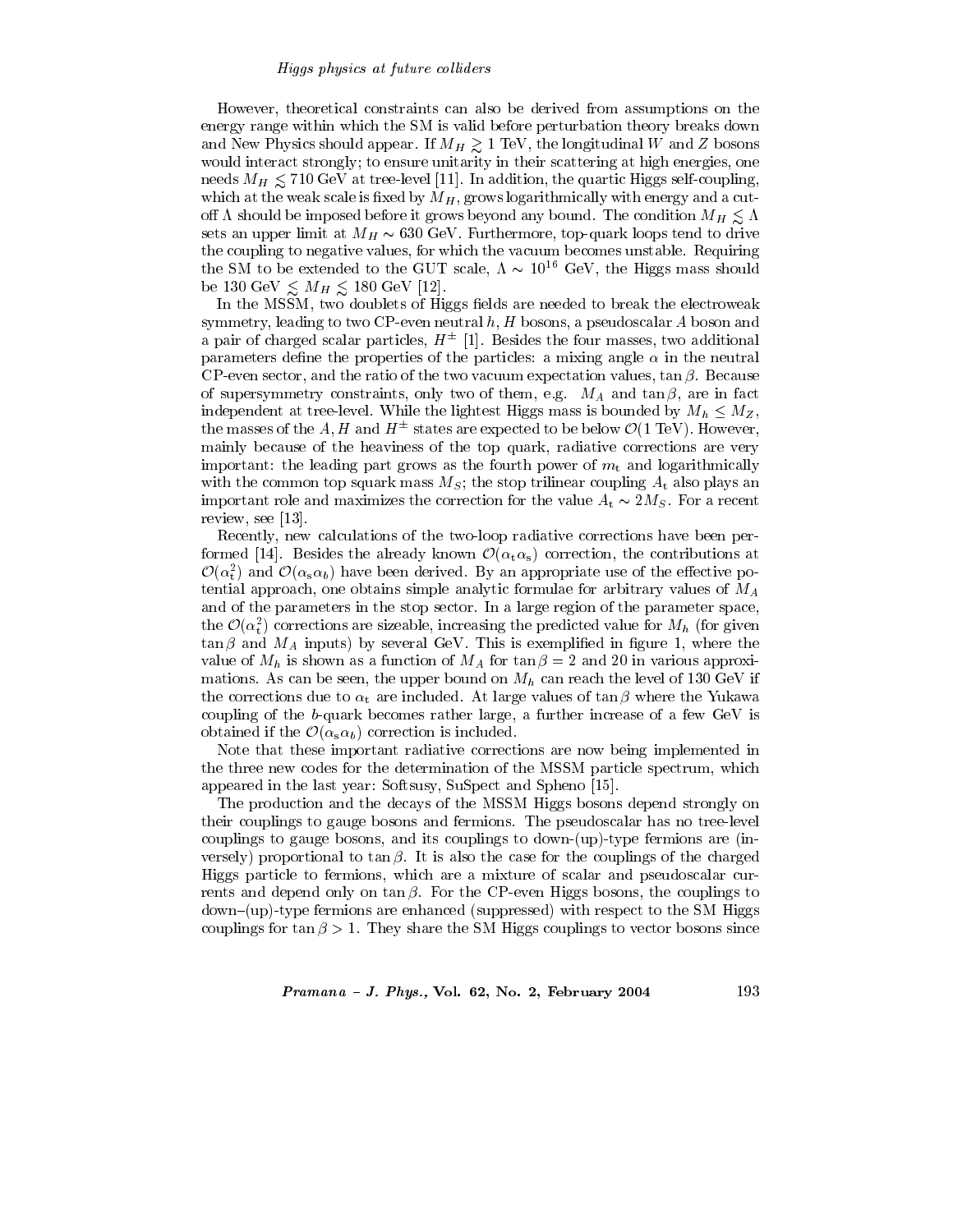

**Figure** 1. The value of the lightest h boson mass as a function of  $M_A$  in the MSSM for  $\tan \beta = 2$  and 20 in the maximal mixing scenario  $X_t \sim A_t \sim 2M_s \sim 2$  TeV. The long-dashed line shows the result at one-loop, while the full line shows the two-loop result including the full  $\mathcal{O}(\alpha_{t}\alpha_{s})$  and  $\mathcal{O}(\alpha_t^2)$  corrections (from [14]).

they are suppressed by  $\sin(\beta - \alpha)$  and  $\cos(\beta - \alpha)$  factors, respectively for h and H. If the pseudoscalar mass is large, the  $h$  boson mass reaches its upper limit (which depends on the value of  $\tan \beta$  and the angle  $\alpha$  reaches the value  $\alpha = \beta - \frac{1}{2}\pi$ . The h couplings to fermions and gauge bosons are then SM-like, while the heavier CP-even H and charged  $H^{\pm}$  bosons become degenerate in mass with A. In this decoupling limit, it is very difficult to distinguish the SM and MSSM Higgs sectors.

The constraints on the MSSM Higgs particle masses mainly come from the negative searches at LEP2 [9] in the Higgs-strahlung process,  $e^+e^- \rightarrow Z + h/H$ , and pair production process,  $e^+e^- \rightarrow A + h/H$ , with the Higgs bosons mainly decaying into bb pairs (these processes will be discussed later). In the decoupling limit where the h boson has SM-like couplings to Z bosons, the limit  $M_h \gtrsim 114.4 \text{ GeV}$ from the  $e^+e^- \rightarrow hZ$  process holds. This constraint rules out  $\tan \beta$  values larger than tan  $\beta \geq 2.5$ . From the  $e^+e^- \to Ah$  process, one obtains the absolute limits  $M_h \gtrsim 91$  GeV and  $M_A \gtrsim 91.9$  GeV, for a maximal ZhA coupling. More details are given in the talk by Igo-Kemenes.

Let us now discuss the Higgs decay modes and branching ratios (BR) [16] and start with the SM case. In the 'low-mass' range,  $M_H \lesssim 130$  GeV, the Higgs boson decays into a large variety of channels. The main mode is by far the decay into bb with BR  $\sim$  90% followed by the decays into  $c\bar{c}$  and  $\tau^+\tau^-$  with BRs  $\sim$ 5%. Also of significance is the top-loop mediated decay into gluons, which occurs at the level of  $\sim 5\%$ . The top and W-loop mediated  $\gamma\gamma$  and  $Z\gamma$  decay modes are very rare with

Pramana - J. Phys., Vol. 62, No. 2, February 2004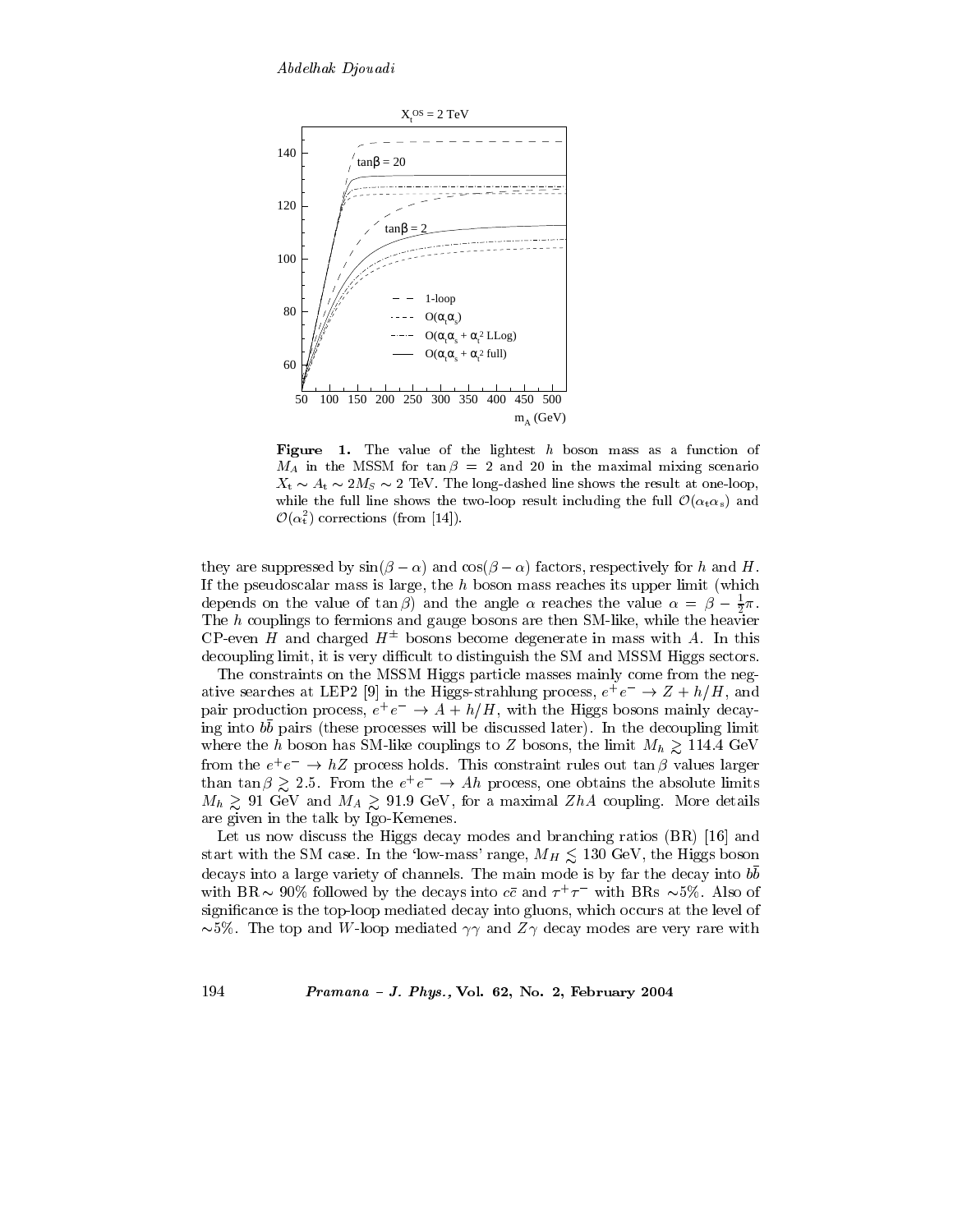BRs of  $\mathcal{O}(10^{-3})$  (however, they lead to clear signals and are interesting, since they are sensitive to new heavy particles). In the 'high-mass' range,  $M_H \gtrsim 130 \text{ GeV}$ , the Higgs bosons decay into  $WW$  and  $ZZ$  pairs, one of the gauge bosons being possibly virtual below the thresholds. Above the  $ZZ$  threshold, the BRs are  $2/3$  for  $WW$ and 1/3 for ZZ decays, and the opening of the  $t\bar{t}$  channel for higher  $M_H$  does not alter this pattern significantly. In the low-mass range, the Higgs is very narrow, with  $\Gamma_H < 10$  MeV, but this width becomes wider rapidly, reaching 1 GeV at the ZZ threshold. For very large masses, the Higgs becomes obese, since  $\Gamma_H \sim M_H$ , and can hardly be considered as a resonance.

In the MSSM, the lightest  $h$  boson will decay mainly into fermion pairs since  $M_H \lesssim 130$  GeV. This is, in general, also the dominant decay mode of the A and H bosons, since for  $\tan \beta \gg 1$ , they decay into  $b\bar{b}$  and  $\tau^+ \tau^-$  pairs with BRs of the order of  $\sim 90\%$  and 10%, respectively. For large masses, the top decay channels  $H, A \to t\bar{t}$  open up, yet they are suppressed for large  $\tan \beta$ . (The H boson can decay into gauge bosons or h boson pairs, and the A particle into  $hZ$  final states; however, these decays are strongly suppressed for  $\tan \beta \gtrsim 3-5$  as suggested by LEP2.) The  $H^{\pm}$  particles decay into fermion pairs: mainly  $t\bar{b}$  and  $\tau\nu_{\tau}$  final states for  $H^{\pm}$  masses, respectively, above and below the tb threshold. (If allowed kinematically, they can also decay into hW final states for  $\tan \beta \leq 5$ .) Adding up the various decays, the widths of all five Higgsses remain rather narrow (very small for  $h$  and a few tens of GeV for H, A and  $H^{\pm}$  masses of  $\mathcal{O}(1 \text{ TeV})$ .

Other possible decay channels for the heavy H, A and  $H^{\pm}$  states, are decays into light charginos and neutralinos, which could be important if not dominant [17]; decays of the  $h$  boson into the lightest neutralinos (LSP) can also be important, exceeding  $50\%$  in some parts of the parameter space and altering the searches at hadron colliders as will be discussed later. SUSY particles can also affect the BRs of the loop-induced modes [18].

The various decay widths and branching ratios of the SM and MSSM Higgs boson can be calculated in a very precise way with the Fortran code HDECAY [19]. in which all relevant processes are implemented (including many-body and SUSY channels) and all important higher order (QCD and Higgs) effects. Recently, it has been upgraded to include new features (in addition to a reorganization of the program to make it more user-friendly) such as a more precise determination of the MSSM Higgs spectrum, the SUSY-QCD corrections to decays in bb, and decays in the gauge-mediated SUSY breaking scenario.

# 3. Higgs production and measurements at hadron colliders

The production mechanisms for the SM Higgs bosons at hadron colliders are [20]:

- (a) gluon-gluon fusion,  $gg \to H$ ,
- (b) association with W/Z,  $q\bar{q} \rightarrow V + H$ ,
- (c) WW/ZZ fusion,  $VV \rightarrow H$ ,
- (d) association with  $Q\overline{Q}$ ,  $gg, q\overline{q} \rightarrow Q\overline{Q} + H$ .

The cross-sections are shown in figure 2 for the LHC with  $\sqrt{s}$  = 14 TeV and for the Tevatron with  $\sqrt{s} = 2$  TeV as functions of the Higgs boson masses (from [21]).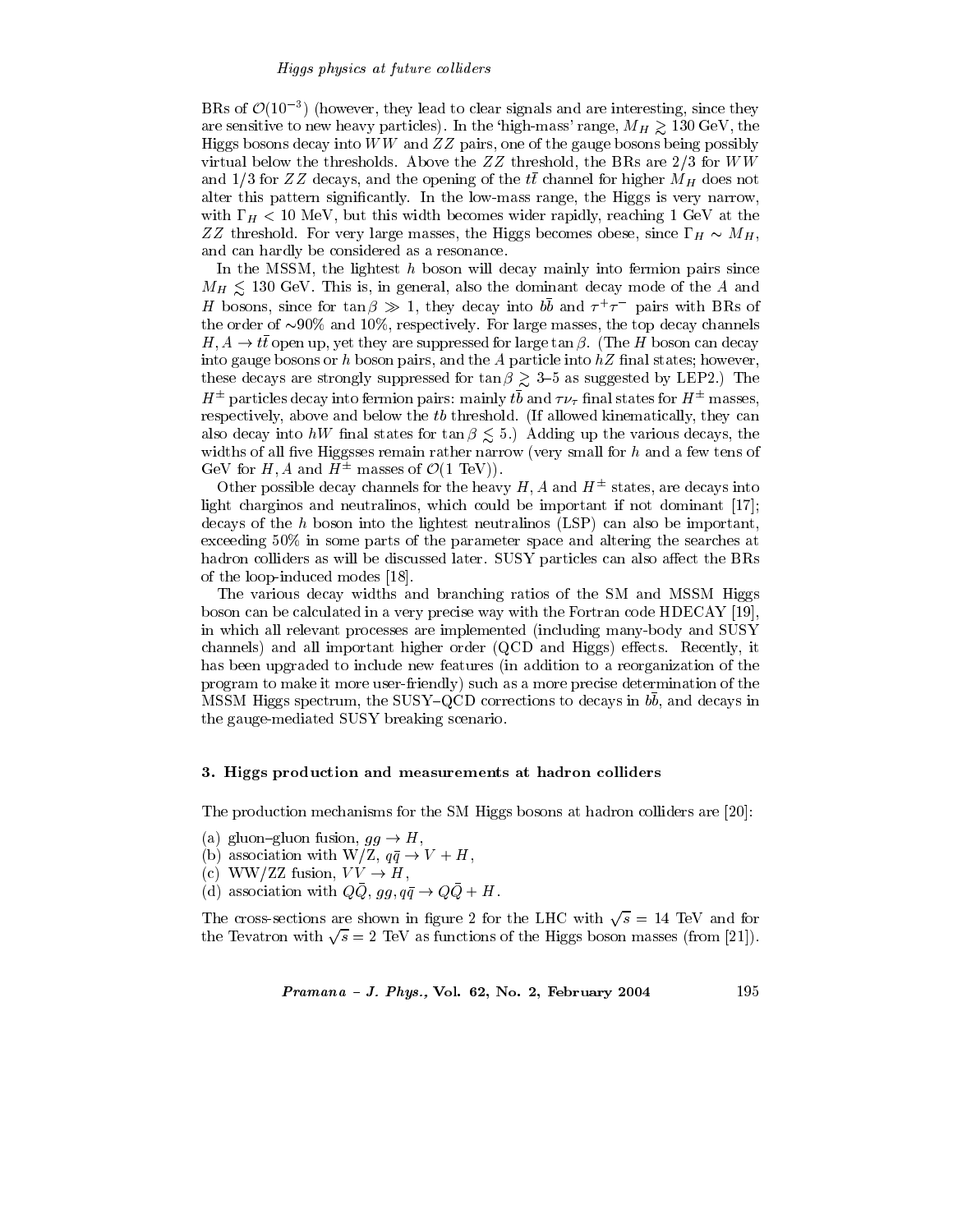

**Figure 2.** SM Higgs production cross-sections at LHC (left) and Tevatron  $(right).$ 

Let us discuss the main features of each channel and highlight the new developments:

(a) At the LHC, the dominant production process, up to masses  $M_H \leq 700$ GeV, is by far the gg fusion mechanism. The most promising signals are  $H \to \gamma\gamma$ in the mass range below 130 GeV; for larger masses it is  $H \to ZZ^{(*)} \to 4\ell^{\pm}$ , with  $\ell = e, \mu$ , which from  $M_H \gtrsim 500 \text{ GeV}$  can be complemented by  $H \to ZZ \to \nu \bar{\nu} \ell^+ \ell^$ and  $H \to WW \to \nu \ell jj$ . The QCD next-to-leading order (NLO) corrections should be taken into account since they lead to an increase of the cross-sections by a factor of  $\sim$ 1.7 [22]. Recently, the three-loop corrections have been calculated (a real 'tour de force') in the heavy-top limit and shown to increase the rate by an additional 30% [23]. This results in a nice convergence of the perturbative series and a strong reduction of the scale uncertainty, which is the measure of higher order effects (see figure 3 (left)). The corrections to the differential distributions have also been recently calculated at NLO and shown to be rather large [24].

(b) The associated production with gauge bosons, with  $H \to bb$  (and possibly  $H \to WW^* \to \ell^+ \nu^j j$ , is the most relevant mechanism at the Tevatron [2], since the dominant gg mechanism with the same final state has too large a QCD background. The QCD corrections, which can be inferred from Drell-Yan production, are at the level of 30% [25]. At the LHC, this process plays only a marginal role; however, it could be useful in the MSSM, if the Higgs decays invisibly into the LSPs, as recently shown [26].

(c) The  $WW/ZZ$  fusion mechanism has the second largest cross-section at the LHC. The QCD corrections, which can be obtained in the structure-function approach, are at the level of  $10\%$  and thus small [25]. For several reasons, the interest in this process has grown in recent years: it has a large enough cross-section (a few picobarns for  $M_H \leq 250 \,\text{GeV}$ , rather small backgrounds (comparable to the signal) allowing precision measurements, one can use forward-jet tagging of mini-jet veto for low luminosity, and one can trigger on the central Higgs decay products [27]. In the past, it has been shown that the decay  $H \to \tau^+\tau^-$  and possibly  $H \to \gamma\gamma$ ,  $ZZ^*$ can be detected and could allow for coupling measurements  $[3,28]$ . In the last two years, several 'theoretical' analyses have shown that various other channels can also be detected in some cases [29]:  $H \to WW^*$  for  $M_H \sim 125{\text -}180 \text{ GeV}, H \to \mu^+\mu^-$ 

### $Pramana - J. Phys., Vol. 62, No. 2, February 2004$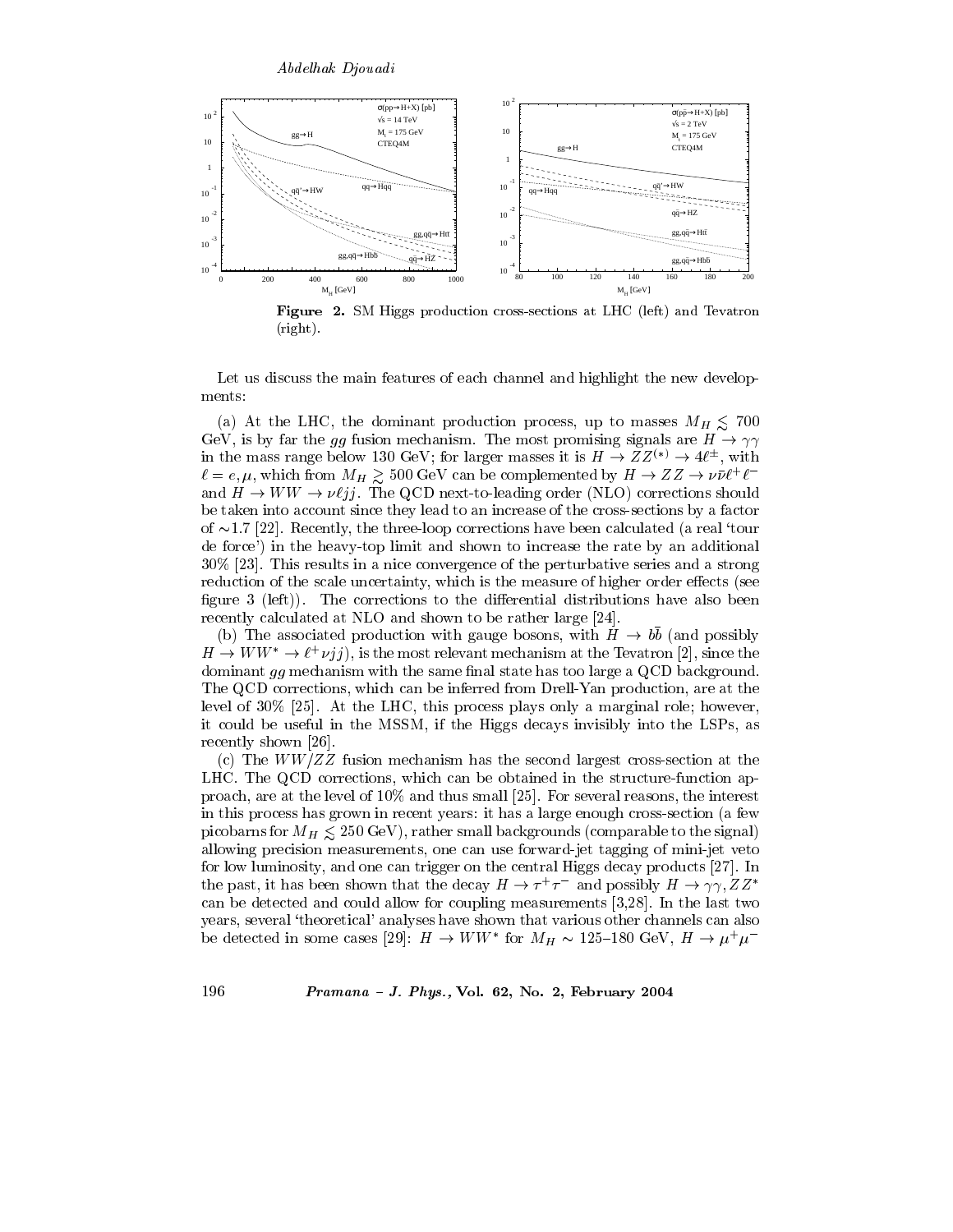

Figure 3. SM Higgs boson production cross-sections at the LHC. Left:  $\sigma(gg \to H)$  as a function of  $M_H$  at LO (dotted), NLO (dashed) and NLLO (full); the upper (lower) curves are for the choice of the renormalization and factorization scales  $\mu = \frac{1}{2} M_H (2M_H)$  (from [23]). Right:  $\sigma(t\bar{t}H)$  as a function of the renormalization/factorization scale  $\mu$  with the full (dashed) curves are for the NLO  $(LO)$  rates  $(from [31]).$ 

(for second-generation coupling measurements),  $H \to b\bar{b}$  (for the  $b\bar{b}H$  Yukawa coupling) and  $H \to$  invisible (if forward-jet trigger). However, more detailed analyses, in particular experimental simulations (some of which have started [30] already) are necessary to assess more firmly the potential of this channel.

(d) Finally, Higgs boson production in association with top quarks, with  $H \to \gamma\gamma$ or bb, can be observed at the LHC and would allow the measurement of the important top Yukawa coupling. The cross-section is rather involved at tree-level since it is a three-body process, and the calculation of the NLO corrections was a real challenge, since one had to deal with one-loop corrections involving pentagonal diagrams and real corrections involving four particles in the final state. This challenge was taken up by two groups (of US ladies and DESY gentlemen), and this calculation was completed last year [31]. The  $K$ -factors turned out to be rather small.  $K \sim 1.2$  at the LHC and  $\sim 0.8$  at the Tevatron (an example that K-factors can also be less than unity). However, the scale dependence is drastically reduced from a factor 3 at LO to the level of  $10-20\%$  at NLO (see figure 3 (right)).

Let us now turn to the measurements that can be performed at the LHC. We will mostly rely on the analysis of ref. [28] and assume a large,  $\mathcal{O}(200)$  fb<sup>-1</sup>, luminosity.

• The Higgs boson mass can be measured with a very good accuracy. For  $M_H \lesssim 400 \text{ GeV}$ , where  $\Gamma_H$  is not too large, a precision of  $\Delta M_H/M_H \sim 0.1\%$ can be achieved in  $H \to ZZ^{(*)} \to 4\ell^{\pm}$ . In the 'low-mass' range, a slight improvement can be obtained by considering  $H \to \gamma\gamma$ . For  $M_H \gtrsim 400 \text{ GeV}$ , the precision starts to deteriorate because of the smaller rates. However, a precision of the order of 1% can still be obtained up to  $M_H \sim 800$  GeV if theoretical errors, such as width effects, are not taken into account.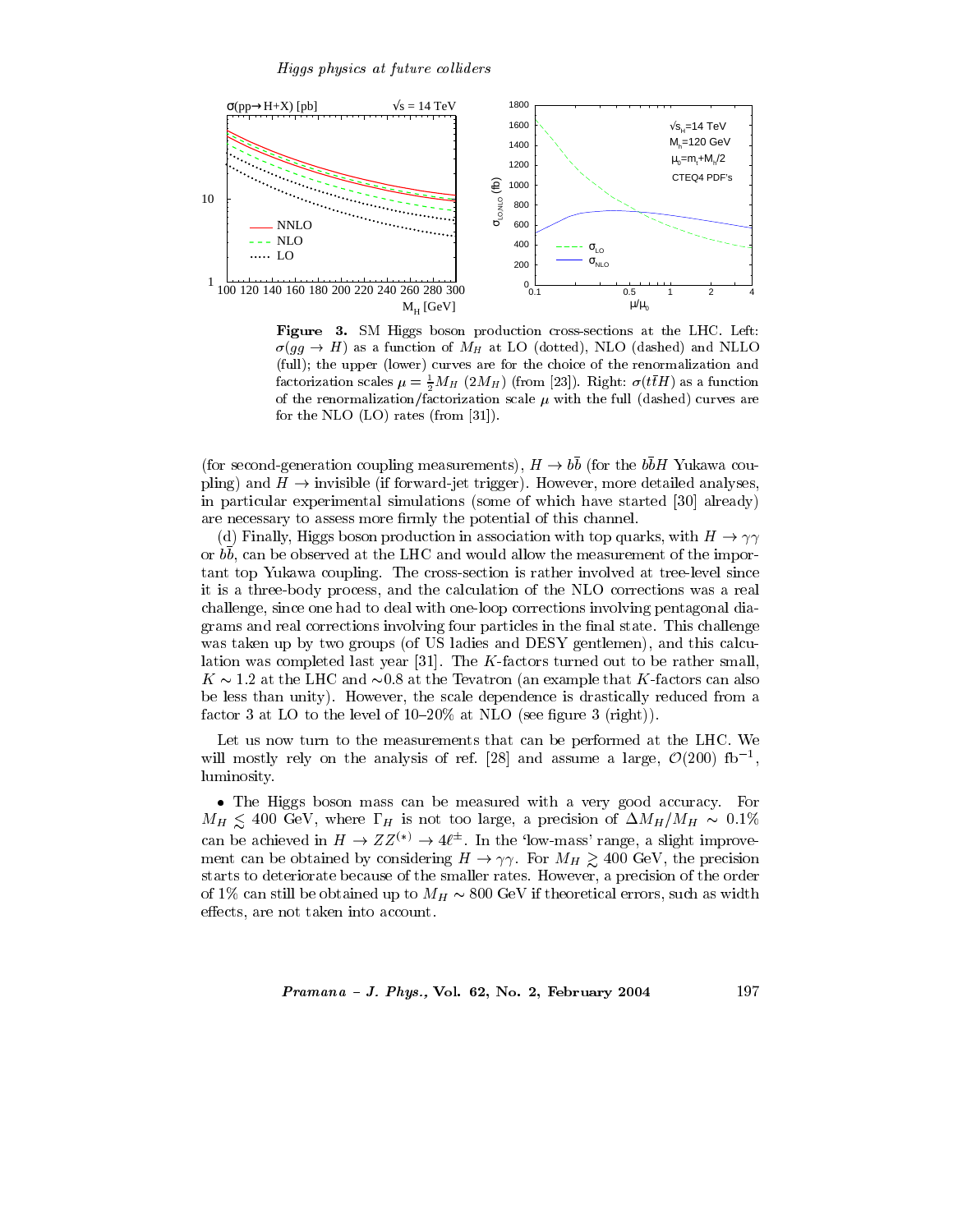Abdelhak Djouadi



Figure 4. Expected relative errors on the determination of  $\sigma \times \text{BR}$  for various Higgs search channels at the LHC with 200 fb<sup>-1</sup> data. Solid lines are for  $gg$ fusion, dotted lines are for  $t\bar{t}H$  associated production with  $H \to b\bar{b}$  and  $WW$ . and dashed lines are the expectations for the weak boson fusion process (from  $[28]$ .

• Using the same process,  $H \to ZZ^{(*)} \to 4\ell^{\pm}$ , the total Higgs width can be measured for masses above  $M_H \geq 200$  GeV, when it is large enough. While the precision is very poor near this mass value (a factor of  $2$ ), it improves to reach the level of  $\sim 5\%$  around  $M_H \sim 400$  GeV. Here again, the theoretical errors are not taken into account.

• The Higgs boson spin can be measured by looking at angular correlations between the fermions in the final states in  $H \to VV \to 4f$  [32]. However the crosssections are rather small and the environment too difficult. Only the measurement of the decay planes of the two  $Z$  bosons decaying into four leptons seems promising.

• The direct measurement of the Higgs couplings to gauge bosons and fermions is possible, but with rather poor accuracy. This is due to the limited statistics, the large backgrounds, and the theoretical uncertainties from the limited precision on the parton densities and the higher-order radiative corrections. An example of determination of cross-sections times branching fractions in various channels at the LHC is shown in figure 4. (Note that experimental analyses accounting for the backgrounds and for the detector efficiencies, as well as further theoretical studies for the signal and backgrounds, need to be performed to confirm these values.) To reduce some uncertainties, it is more interesting to measure ratios of crosssections where the normalization cancels out. One can then make, in some cases, a measurement of ratios of BRs at the level of 10%.

What happens in the case of the MSSM? The production processes for the  $h, H$ bosons are practically the same as for the SM Higgs. However, for large  $\tan \beta$  values, one has to take the  $b$  quark (whose couplings are strongly enhanced) into account: its loop contributions in the  $gg$  fusion process (and also the extra contributions

 $Pramana - J. Phys., Vol. 62, No. 2, February 2004$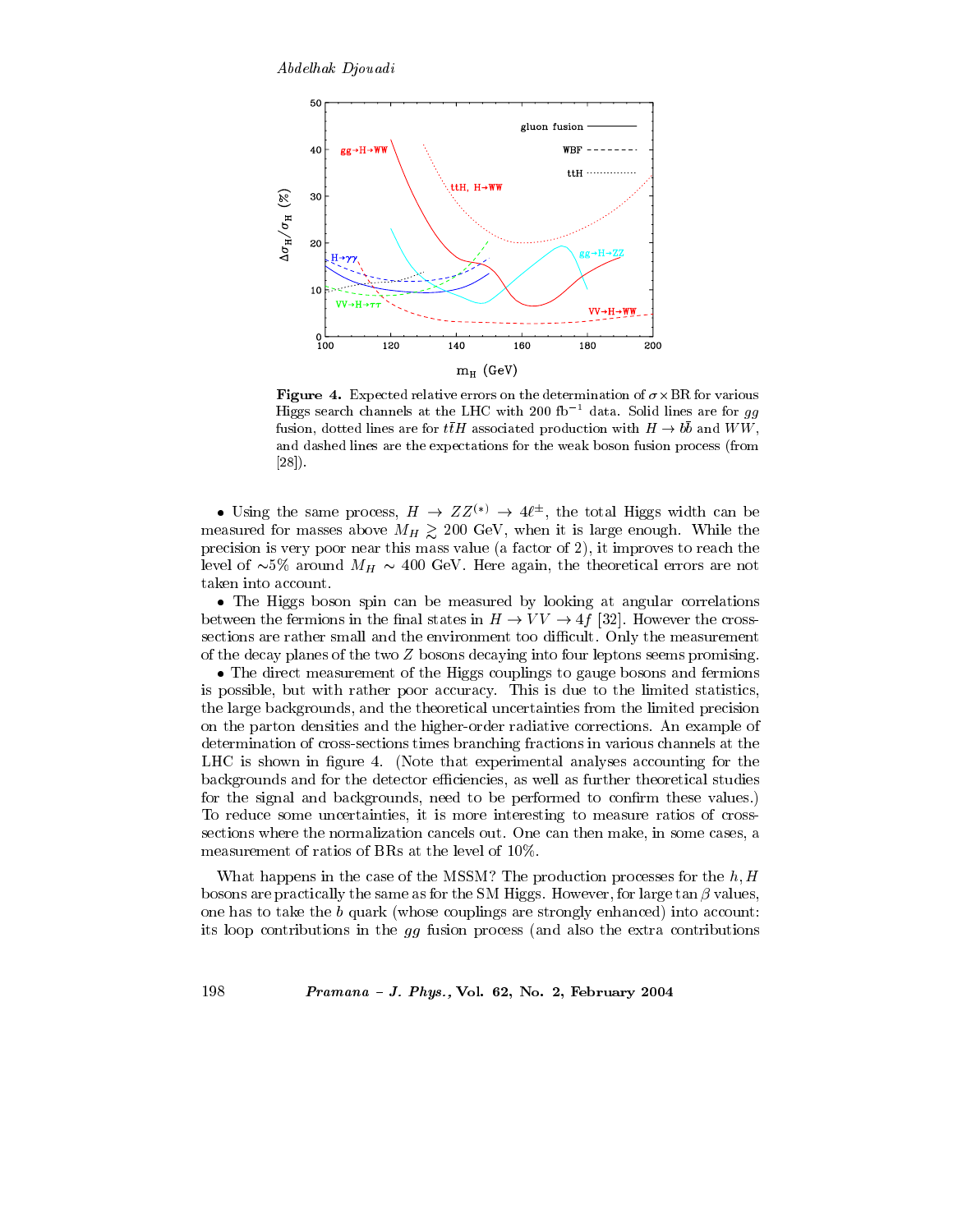#### Higgs physics at future colliders

from squarks loops, which however decouple for high squark masses) and associated production with bb pairs. The cross-sections for the associated production with  $t\bar{t}$ pairs and  $W/Z$  bosons as well as the  $WW/ZZ$  fusion processes, are suppressed for at least one of the particles as a result of the coupling reduction. Because of CP invariance, the  $A$  boson can be produced only in the  $gg$  fusion and in association with heavy quarks (associated production with a CP-even Higgs particle,  $pp \rightarrow$  $A + h/H$ , is also possible but the cross-section is too small). For high enough  $\tan \beta$  values and for  $M_A \gtrsim (g \lesssim 130 \text{ GeV})$ , the  $gg/q\bar{q} \rightarrow bb + A/H(h)$  and  $gg \rightarrow$  $A/H(h)$  processes become the dominant production mechanisms. The  $H^{\pm}$  bosons are accessible in top decays,  $t \to H^+b$ , if they are light enough, otherwise they can be produced directly in the (properly combined) processes  $gb \rightarrow tH^-$  or  $qq/gg \rightarrow$  $H^-tb$ .

The various detection signals at the LHC are as follows [3,4]: Since the lightest Higgs boson mass is always smaller than  $\sim$ 130 GeV, the WW and ZZ signals cannot be used. Furthermore, the  $hWW(hbb)$  coupling is suppressed (enhanced), leading to a smaller  $\gamma\gamma$  branching ratio than in the SM, which makes the search in this channel more difficult. If  $M_h$  is close to its maximum value, h has SM-like couplings and the situation is similar to the SM case with  $M_H \sim 100-130$  GeV. For the A and H bosons, since their couplings to gauge bosons are either absent or suppressed, the gold-plated ZZ signal is lost. In addition,  $BR(A/H \to \gamma\gamma)$  are suppressed and the signals cannot be used. One then has to rely on the  $A/H \to \tau^+ \tau^-$  or even  $\mu^+ \mu^$ channels for large  $\tan \beta$  values. (The decays  $H \to hh \to bbbb, A \to hZ \to Zbb$ and  $H/A \to t\bar{t}$  have rates too small, in view of the LEP2 constraints). Light  $H^{\pm}$ particles can be observed [33] in the decays  $t \to H^+b$  with  $H^- \to \tau \nu_{\tau}$ , and heavier ones can be probed for  $\tan \beta \gg 1$ , in  $gb \to tH^-$  and  $gg \to t\overline{b}H^-$  with  $H^- \to \tau \nu_{\tau}$ (using  $\tau$  polarization) or  $\bar{t}b$ . A summary is given in figure 5.

Note that, in the situation where the pseudoscalar Higgs mass is small,  $M_A \lesssim 150$ GeV, and  $\tan \beta$  is large,  $\tan \beta \gtrsim 10{\text -}30$ , all Higgs bosons will have masses in the 100–150 GeV range and would couple strongly (in an almost complementary way) into gauge bosons and third-generation fermions. In this 'intense coupling regime', all Higgs particles will be produced in many competitive channels and a signal for one process can act as a background for the other. In addition, the  $\gamma\gamma$  (and  $ZZ^*$ ) BRs for all neutral Higgs particles can be suppressed at the same time and the decay widths of the states can be relatively large; this makes the searches slightly more involved [34].

The whole previous discussion assumes that Higgs decays into SUSY particles are kinematically inaccessible. This seems to be unlikely since at least the decays of the heavier  $H, A$  and  $H^{\pm}$  particles into charginos and neutralinos should be possible [17]. Preliminary analyses show that decays into neutralino/chargino final states  $H/A \to \chi_2^0 \chi_2^0 \to 4\ell^{\pm} X$  and  $H^{\pm} \to \chi_2^0 \chi_1^{\pm} \to 3\ell^{\pm} X$  can be detected in some cases. It is also possible that the lighter  $h$  decays invisibly into the lightest neutralinos or sneutrinos. If this scenario is realized, the discovery of these Higgs particles will be more challenging. Light SUSY particles can also alter the loop-induced production and decay rates. For instance, light top squarks can couple strongly to the  $h$  boson, leading to a possibly strong suppression of the product  $\sigma(gg \to h) \times BR(h \to \gamma\gamma)$ compared to the SM case [18].

#### $Pramana - J. Phys., Vol. 62, No. 2, February 2004$

1.99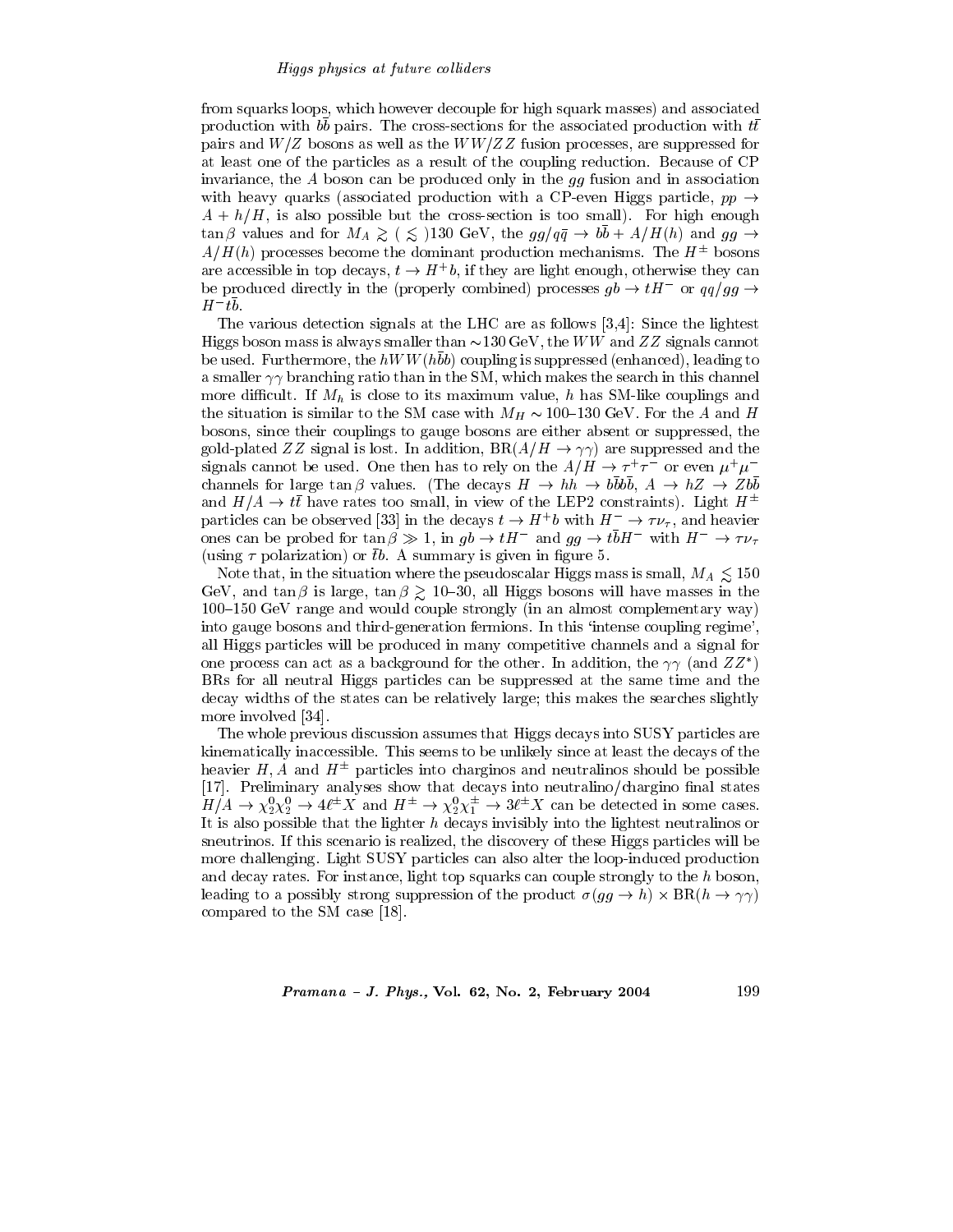Abdelhak Djouadi



**Figure 5.** The areas in the parameter space  $(M_A, \tan \beta)$  where the MSSM Higgs bosons can be discovered at CMS with an integrated luminosity of  $100$  fb<sup>-1</sup>. Various detection channels are shown in the case of the standard searches. The right-hatched and cross-hatched regions show the areas where only the lightest  $h$  boson can be observed in these channels. The left-hatched area is the region where the  $H, A$  can be observed through the (big) cascade decays of squarks and gluinos in some MSSM scenario.

MSSM Higgs boson detection from the cascade decays of strongly interacting supersymmetric particles, which have large production rates at the LHC, is also possible. In particular, the lighter h boson and the heavier A, H and  $H^{\pm}$  particles with  $M_{\Phi} \leq 200$  GeV, can be produced from the decays of squarks and gluinos into the heavier charginos/neutralinos, which then decay into the lighter ones and Higgs bosons. This can occur either in 'little cascades'  $\chi_2^0$ ,  $\chi_1^{\pm} \to \chi_1^0 + \Phi$ , or in 'big cascades'  $\chi_{3,4}^0$ ,  $\chi_2^{\pm} \to \chi_{1,2}^0$ ,  $\chi_1^{\pm} + \Phi$ . Recent studies [35] show that these processes can be complementary to the direct production ones in some areas of the MSSM parameter space (in particular one can probe the region  $M_A \sim 150$  GeV and tan  $\beta \sim$  $5)$  (see figure 5).

Finally, at the Tevatron Run II, the search for the CP-even  $h$  and  $H$  bosons in the MSSM will be more difficult than in the SM, because of the reduced couplings to gauge bosons, unless one of the Higgs particles is SM-like. However, associated production with  $b\bar{b}$  pairs,  $pp \to b\bar{b} + A/h$  (*H*) in the low (high)  $M_A$  range, with the Higgs bosons decaying into  $b\bar{b}$  pairs, might lead to a visible signal for rather large  $\tan \beta$  values and  $M_A$  values below the 200 GeV range. The  $H^{\pm}$  boson would also be accessible in top-quark decays, for large or small values of  $\tan \beta$ , for which the  $BR(t \rightarrow H^+b)$  is large enough.

# 4. Higgs production at  $e^+e^-$  colliders

At  $e^+e^-$  linear colliders operating in the 300-800 GeV energy range, the main production mechanisms for SM-like Higgs particles are [36]: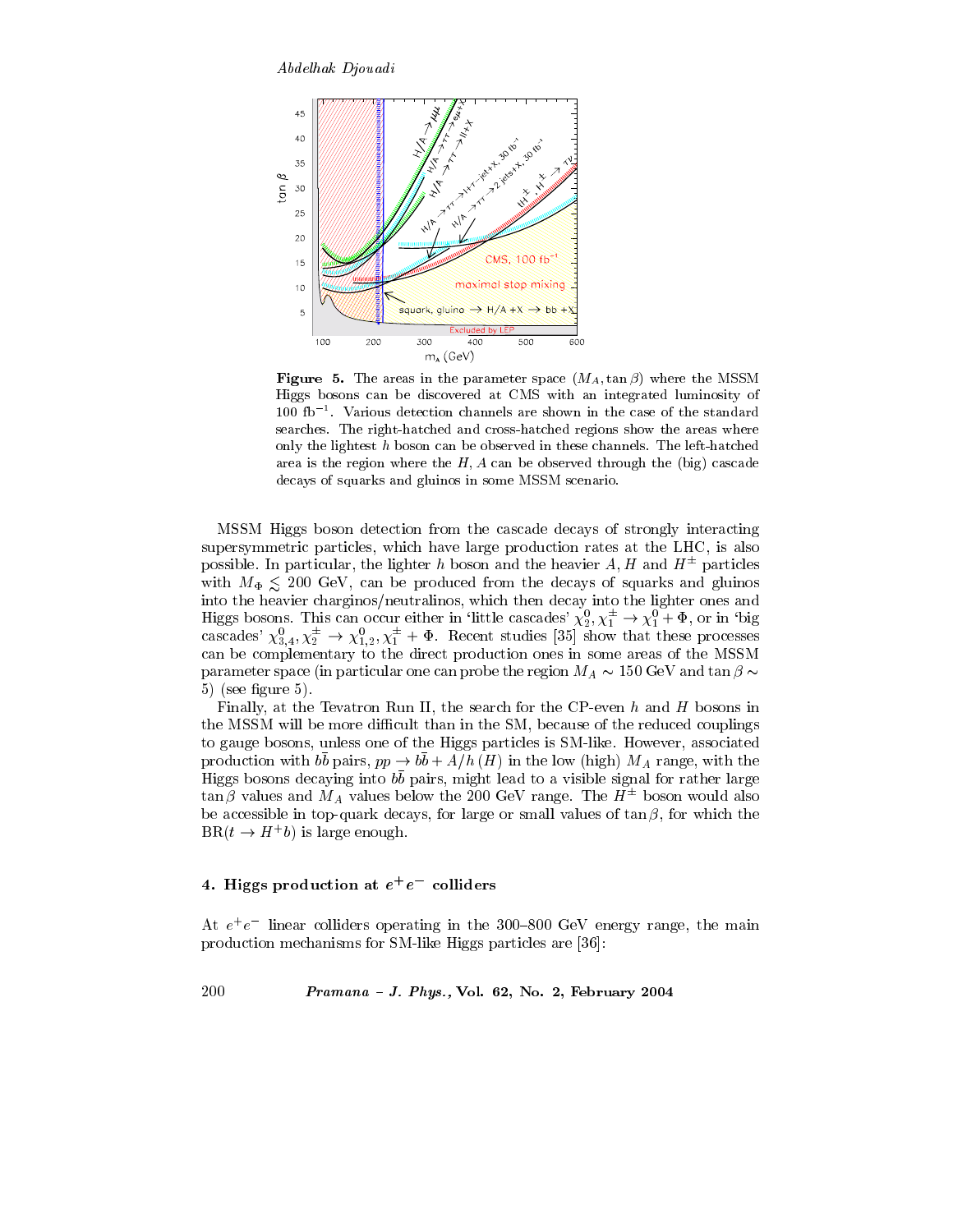

**Figure 6.** Production cross-sections of the SM Higgs boson in  $e^+e^-$  collisions in the main processes (left) and in higher order processes (right).

- (a) bremsstrahlung process,  $e^+e^- \rightarrow (Z) \rightarrow Z + H$ ,  $e^+e^- \rightarrow \bar{\nu} \nu$  (WW)  $\rightarrow \bar{\nu} \nu + H$ , (b)  $WW$  fusion process,
- $e^+e^- \rightarrow e^+e^-(ZZ) \rightarrow e^+e^- + H,$ <br>  $e^+e^- \rightarrow (\gamma, Z) \rightarrow t\bar{t} + H.$ (c)  $ZZ$  fusion process,
- (d) radiation off-tops,

The Higgs-strahlung cross-section scales as  $1/s$  and therefore dominates at low energies, while the  $WW$  fusion mechanism has a cross-section that rises like  $\log(s/M_H^2)$  and dominates at high energies. The radiative corrections to these processes are moderate, not exceeding the few per cent level if the Fermi constant is used as input. While these corrections have already been known for some time for the strahlung process [37], they have only recently been calculated (another 'tour de force') for the WW fusion process [38]. At  $\sqrt{s} \sim 500$  GeV, the two processes have approximately the same cross-sections,  $\mathcal{O}(100)$  for the interesting range 100 GeV  $\leq M_H \leq 200$  GeV, as shown in figure 6. With an integrated luminosity  $\int \mathcal{L} \sim 500 \text{ fb}^{-1}$ , as expected for instance at the TESLA machine [7], approximately 25,000 events per year can be collected in each channel for a Higgs boson with a mass  $M_H \sim 150$  GeV. This sample is more than sufficient to discover the Higgs boson and to study its properties in detail. SM-Higgs boson masses of the order of 80% of the c.m. energy can be probed, which means that a 800 GeV collider can cover almost the entire mass range in the SM,  $M_H \leq 650$  GeV.

A stronger case for  $e^+e^-$  colliders in the 300–800 GeV energy range is made by the MSSM. In  $e^+e^-$  collisions [39], besides the usual strahlung and fusion processes for h and H production, the neutral Higgs particles can also be produced pairwise:  $e^+e^- \rightarrow A + h/H$ . The cross-sections for the strahlung and pair production as well as those for the production of  $h$  and  $H$  are mutually complementary, coming with a factor either  $sin^2(\beta - \alpha)$  or  $cos^2(\beta - \alpha)$ . Charged Higgs bosons can be produced pairwise,  $e^+e^- \rightarrow H^+H^-$ , through  $\gamma$ , Z exchange as well as in top decays for  $M_{H^{\pm}} < m_t - m_b$  as at hadron colliders.

The discussion on the MSSM Higgs production at  $e^+e^-$  linear colliders (not mentioning the  $\gamma\gamma$  option of the collider) can be summarized in the following points  $[6, 7]$ :

Pramana - J. Phys., Vol. 62, No. 2, February 2004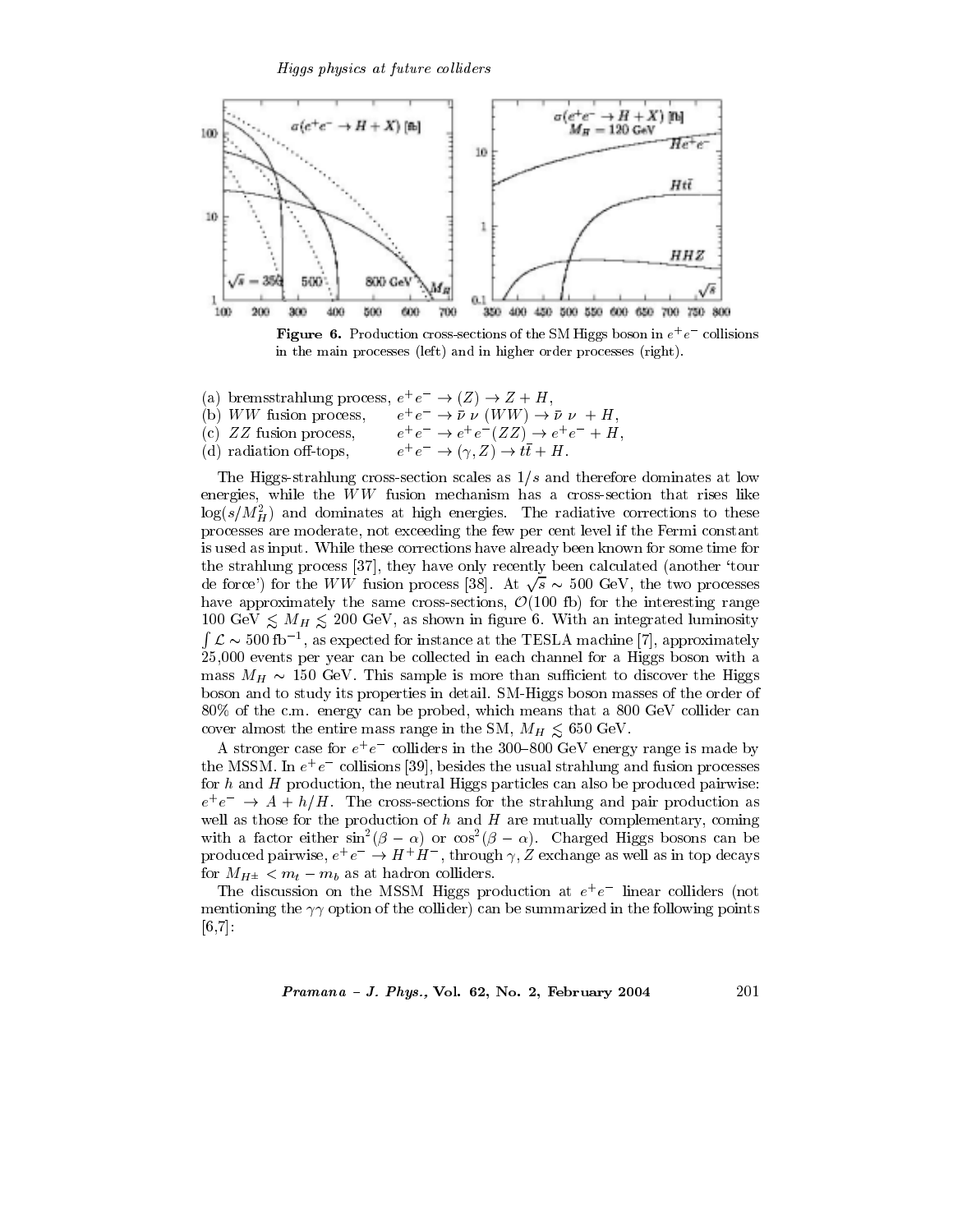(i) The Higgs boson  $h$  can be detected in the entire range of the MSSM parameter space, either through the bremsstrahlung process or in pair production; in fact, this conclusion holds true even at a c.m. energy of 300 GeV and with a luminosity of a few  $fb^{-1}$ .

(ii) All SUSY Higgs bosons can be discovered at an  $e^+e^-$  collider if the H, A and  $H^{\pm}$  masses are less than the beam energy; for higher masses, one simply has to increase  $\sqrt{s}$ .

(iii) Even if the decay modes of the Higgs bosons are very complicated (e.g. they decay invisibly), missing mass techniques allow for their detection in the strahlung process.

(iv) The associated production with  $t\bar{t}$  and  $b\bar{b}$  states allows for the measurement of the Yukawa couplings and in the  $b\bar{b}$  case the possible determination of  $\tan \beta$  [40].  $\gamma\gamma \to H$ , A at photon colliders allows the extension of the mass reach; see also [8] for details.

The determination of the properties of the Higgs bosons can be done in great detail in the clean environment of  $e^+e^-$  linear colliders [6,7]. In the following, relying on analyses done for TESLA [7] (where the references for the original studies can be found), we summarize the possible measurements in the case of the SM Higgs boson; some of this discussion can of course be extended to the lightest MSSM Higgs particle.

• The measurement of the recoil  $f\bar{f}$  mass in the Higgs-strahlung process,  $e^+e^- \rightarrow$  $ZH \rightarrow Hf\bar{f}$ , allows a very good determination of the Higgs boson mass: at  $\sqrt{s}$  = 350 GeV and with a luminosity of  $\int \mathcal{L} = 500$  fb<sup>-1</sup>, a precision of  $\Delta M_H \sim 50$  MeV can be reached for  $M_H \sim 120$  GeV. Accuracies  $\Delta M_H \sim 80$  MeV can also be reached for  $M_H = 150$  and 180 GeV when the Higgs decays mostly into gauge bosons.

• The angular distribution of the  $Z/H$  in the strahlung process,  $\sim \sin^2 \theta$  at high energy, characterizes the production of a  $J^P = 0^+$  particle. The Higgs spin-parity quantum numbers can also be checked by looking at correlations in the production  $e^+e^- \rightarrow HZ \rightarrow 4f$  or decay  $H \rightarrow WW^* \rightarrow 4f$  processes, as well as in the channel  $H \to \tau^+ \tau^-$  for  $M_H \lesssim 140 \text{ GeV}$ . An unambiguous test of the Higgs CP nature can be made in the process  $e^+e^- \rightarrow t\bar{t}H$  (or at laser photon colliders in the loop-induced process  $\gamma\gamma \to H$ ).

• The Higgs couplings to  $ZZ/WW$  bosons (which are predicted to be proportional to the masses) can be directly determined by measuring the production cross-sections in the strahlung and the fusion processes. In the  $e^+e^- \rightarrow H\ell^+\ell^$ and  $H\nu\bar{\nu}$  processes, the total cross-section can be measured with a precision less than  $\sim$ 3% at  $\sqrt{s} \sim 500$  GeV and with  $\int \mathcal{L} = 500$  fb<sup>-1</sup>. This leads to an accuracy of  $\leq 1.5\%$  on the HVV couplings.

• The measurement of the Higgs branching ratios is of utmost importance. For  $M_H \lesssim 130 \text{ GeV}$  a large variety of ratios can be measured: the bb,  $c\bar{c}$  and  $\tau^+\tau^-$  BRs allow us to derive the relative Higgs-fermion couplings and to check the prediction that they are proportional to the masses. The gluonic BR is sensitive to the  $t\bar{t}H$ Yukawa coupling and to new strongly interacting particles (such as stops in the MSSM). The BR into  $W$  bosons allows a measurement of the  $HWW$  coupling, while the BR of the loop-induced  $\gamma\gamma$  decay is also very important since it is sensitive to new particles.

Pramana - J. Phys., Vol. 62, No. 2, February 2004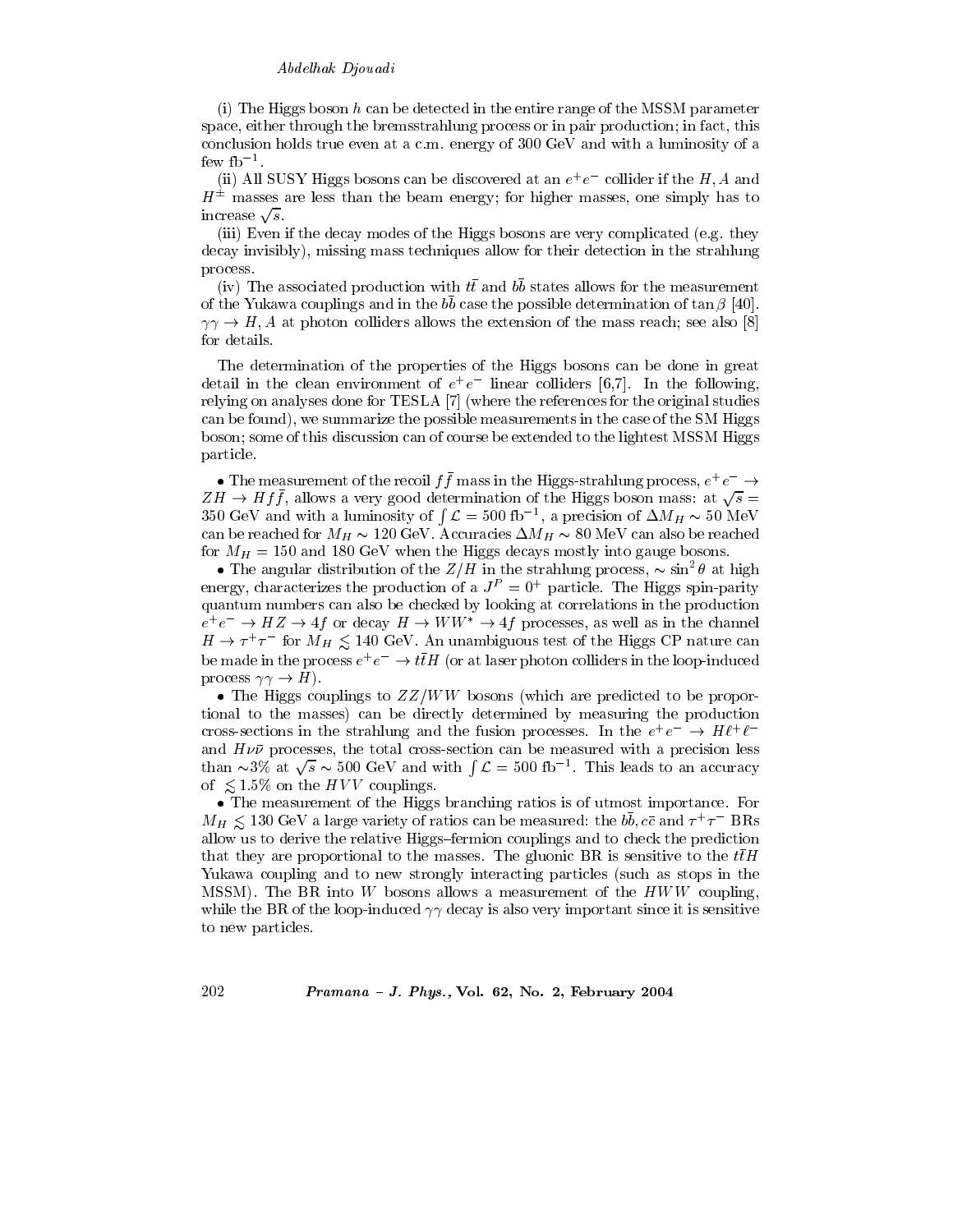Table 1. Relative accuracies (in %) on Higgs boson mass, width and couplings at TESLA with  $\sqrt{s} = 350, 500$  GeV and  $\int \mathcal{L} = 500$  fb<sup>-1</sup> (except for top) [7].

| $M_H$ (GeV) $\Delta M_H$ $\Delta$ CP $\Gamma_{\text{tot}}$ gHWW gHZZ gHtt gHbb gHcc gHTT gHHH |  |                                                                                           |  |  |  |
|-----------------------------------------------------------------------------------------------|--|-------------------------------------------------------------------------------------------|--|--|--|
| 120                                                                                           |  | $\pm 0.033 \pm 3.8 \pm 6.1 \pm 1.2 \pm 1.2 \pm 3.0 \pm 2.2 \pm 3.7 \pm 3.3 \pm 17$        |  |  |  |
| -140                                                                                          |  | $\pm 0.05$ $ \pm 4.5$ $\pm 2.0$ $\pm 1.3$ $\pm 6.1$ $\pm 2.2$ $\pm 10$ $\pm 4.8$ $\pm 23$ |  |  |  |

• The Higgs coupling to top quarks, which is the largest coupling in the SM, is directly accessible in the process where the Higgs boson is radiated off top quarks.  $e^+e^- \rightarrow t\bar{t}H$ . For  $M_H \leq 130$  GeV, the Yukawa coupling can be measured with a precision of less than 5% at  $\sqrt{s} \sim 800 \text{ GeV}$  with a luminosity  $\int \mathcal{L} \sim 1 \text{ ab}^{-1}$ .

• The total width of the Higgs boson, for masses less than  $\sim 200 \text{ GeV}$ , is so small that it cannot be resolved experimentally. However, the measurement of  $BR(H \to WW)$  allows an indirect determination of  $\Gamma_H$ , since the HWW coupling can be determined from the measurement of the Higgs cross-section in the  $WW$ fusion process. ( $\Gamma_{\text{tot}}$  can also be derived by measuring  $\sigma(\gamma \gamma \rightarrow H)$  at a  $\gamma \gamma$  collider or BR $(H \to \gamma\gamma)$  in  $e^+e^-$ ).

• Finally, the measurement of the trilinear Higgs self-coupling, which is the first non-trivial test of the Higgs potential, is accessible in the double Higgs production processes  $e^+e^- \rightarrow ZHH$  (and in the  $e^+e^- \rightarrow \nu\bar{\nu}HH$  process at high energies). Despite its smallness, the cross-sections can be determined with an accuracy of the order of 20% at a 500 GeV collider if a high luminosity,  $\int \mathcal{L} \sim 1$  ab<sup>-1</sup>, is available.

An illustration of the experimental accuracies that can be achieved in the determination of the mass, CP nature, total decay width and the various couplings of the Higgs boson for  $M_H = 120$  and 140 GeV is shown in table 1 for  $\sqrt{s} = 350 \text{ GeV}$ (for  $\overline{M_H}$  and the CP nature) and 500 GeV (for  $\Gamma_{\text{tot}}$  and all couplings except for  $g_{Htt}$ ) and for  $\int \mathcal{L} = 500 \text{ fb}^{-1}$  (except for  $g_{Htt}$  where  $\sqrt{s} = 1 \text{ TeV}$  and  $\int \mathcal{L} = 1 \text{ ab}^{-1}$ are assumed).

Thus, a high-luminosity  $e^+e^-$  linear collider is a very high precision machine in the context of Higgs physics. This precision would allow the determination of the complete profile of the SM Higgs boson, in particular if its mass is smaller than  $\sim$ 140 GeV. It would also allow this particle to be distinguished from the lighter MSSM h boson up to very high values of the A boson mass,  $M_A \sim \mathcal{O}(1 \text{ TeV})$ .

#### 5. Conclusions

In the SM, global fits of the electroweak data favour a light Higgs boson,  $M_H \lesssim 200$ GeV; if the theory is to remain valid up to the GUT scale, the Higgs boson should be lighter than 200 GeV. In supersymmetric extensions of the SM, there is always one light Higgs boson with a mass  $M_h \leq 130 \text{ GeV}$  in the minimal version (and  $M_h \leq 200$  GeV in more general extensions). Thus, a Higgs boson is definitely accessible to the next generation of experiments. The heavier Higgs bosons are expected to have masses in the range of the electroweak symmetry breaking scale and can be probed as well.

*Pramana - J. Phys.*, Vol. 62, No. 2, February 2004 
$$
203
$$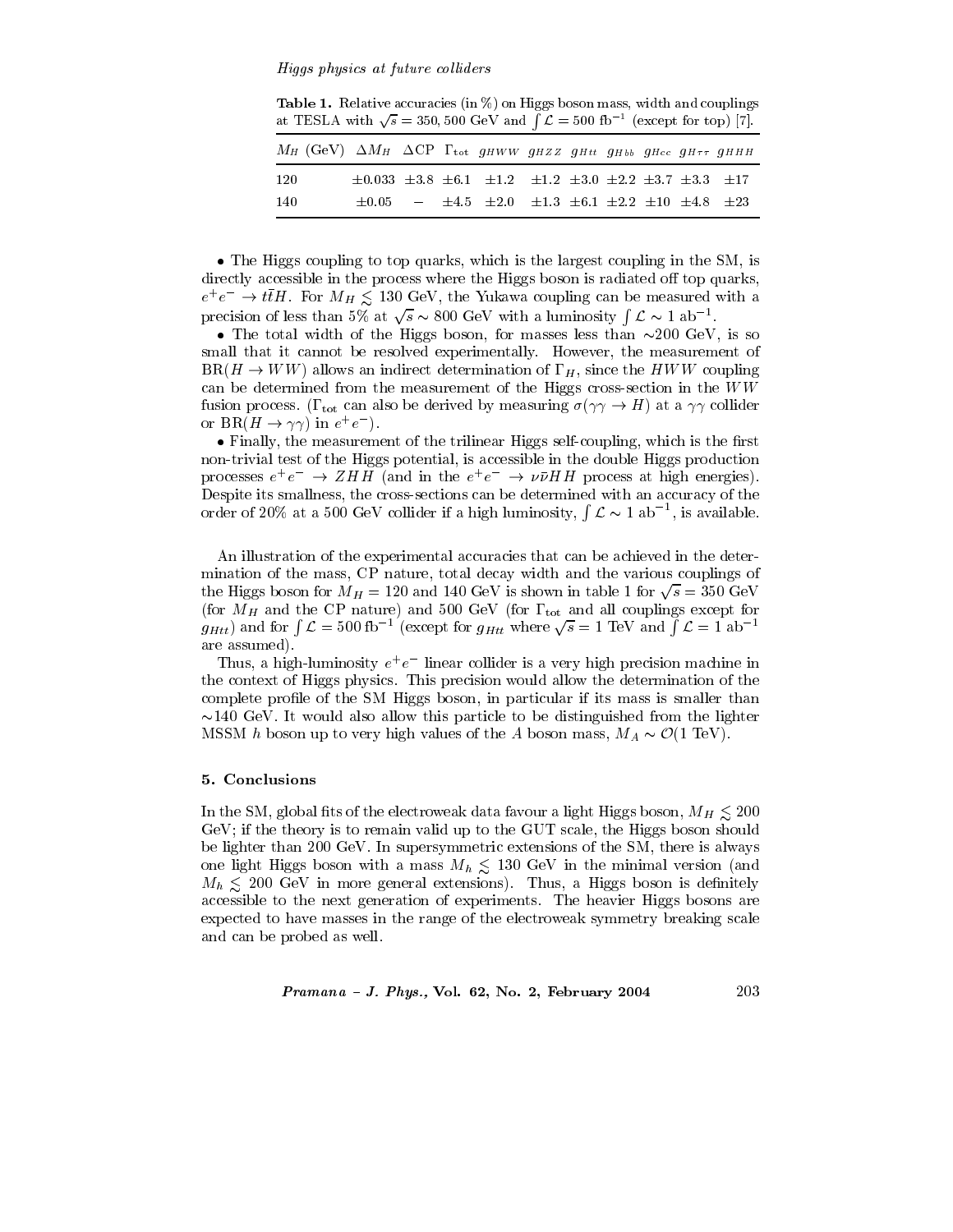# Abdelhak Djouadi

The detection of a Higgs particle is possible at the upgraded Tevatron for  $M_H \leq 130$  GeV and is not a problem at the LHC where even much heavier Higgs bosons can be probed: in the SM up to  $M_H \sim 1 \text{ TeV}$  and in the MSSM for  $M_{A,H,H^{\pm}}$ of order of a few hundred GeV, depending on  $\tan \beta$ . Relatively light Higgs bosons can also be found at future  $e^+e^-$  colliders with c.m. energies  $\sqrt{s} \gtrsim 350$  GeV; the signals are very clear, and the expected high luminosity allows a thorough investigation of their fundamental properties.

In fact, a very important issue once Higgs particles are found, will be to probe in all its facets the electroweak symmetry breaking mechanism. In many aspects, the searches and tests at future  $e^+e^-$  colliders are complementary to those that will be performed at the LHC. An example can be given in the context of the MSSM.

In constrained scenarios, such as the minimal supergravity model, the heavier  $H, A$  and  $H^{\pm}$  bosons tend to have masses of the order of several hundred GeV and therefore will escape detection at both the LHC and linear collider. In some range of the  $(M_A, \tan \beta)$  MSSM plane, the heavier Higgs bosons (even with masses around 150 GeV for small values of  $\tan \beta$  cannot seen at the LHC and only the lightest h boson can be observed (see figure 5). In this parameter range, the h boson couplings to fermions and gauge bosons will be almost SM-like and, because of the relatively poor accuracy of the measurements at the LHC, it would be difficult to resolve between the SM and MSSM (or extended) scenarios. At  $e^+e^-$  colliders such as TESLA, the Higgs couplings can be measured with a great accuracy, allowing a distinction between the SM and the MSSM Higgs boson to be made close to the decoupling limit, *i.e.*, for pseudoscalar boson masses, which are not accessible at the LHC.

#### References

- [1] For a review on the Higgs sector in the SM and MSSM, see J Gunion, H Haber, G Kane and S Dawson, The Higgs hunter's guide (Addison-Wesley, Reading, 1990)
- M Carena et al. Higgs WG report for 'RUN II at the Tevatron', hep-ph/0010338
- [3] A Djouadi et al, Proceedings of the Les Houches Workshops on 'Physics at TeV Colliders, hep-ph/0002258 (1999)
- D Cavalli et al, hep-ph/0203056 (2001)
- [4] CMS Collaboration: Technical Proposal, Report CERN/LHCC/94-38 (1994) ATLAS Collaboration: Technical Design Report, CERN/LHCC/99-15 (1999)
- [5] M Dittmar, Talk given at WHEPP 1999,  $Pramana J$ . Phys. 55, 151 (2000) F Gianotti, Talk given at the LHC Committee Meeting, CERN, 5/7/2000
- [6] E Accomando, *Phys. Rep.* **299**, 1 (1998) American Lin. Col. W G (T Abe et al), hep-ex/0106057 ACFA Lin. Col. Higgs W G (S Kiyoura et al) hep-ph/0301172
- [7] TESLA Technical Design Report, Part III, DESY-01-011C, hep-ph/0106315
- $\left[ 8 \right]$ J F Gunion, *Pramana - J. Phys.* 62, 283 (2004)
- [9] The LEP Higgs Working Group, Note/2002-01 for the SM and Note/2002-04 for the MSSM. See also, the summary of P Igo-Kemenes at this conference
- [10] The LEP and SLD Electroweak Working Group, LEPEWW/2002-02 (Dec. 2002), hep-ex/0212036

G Altarelli, *Pramana - J. Phys.* 62, 149 (2004)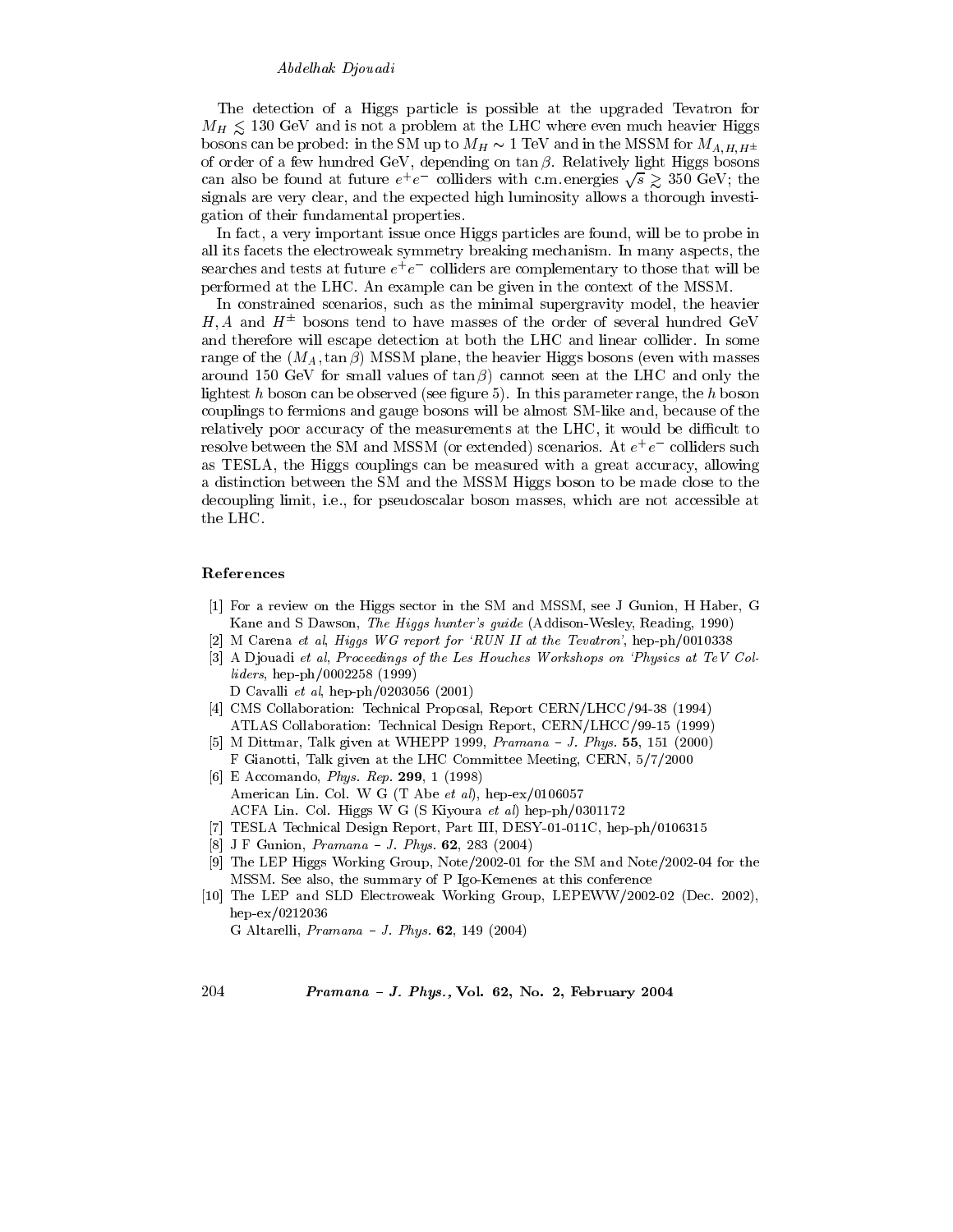#### *Higgs physics at future colliders*

- [11] B Lee, C Quigg and H Thacker, *Phys. Rev.* **16**, 1519 (1977) For a recent discusion, see A Arhrib, hep-ph/0012353
- [12] Recent analyses: T Hambye and K Riesselman, Phys. Rev. D55, 7255 (1997) C Kolda and H Murayama, J. High Energy Phys. 0007, 035 (2000) G Isidori, G Ridolfi and A Strumia, Nucl. Phys. B609, 387 (2001) K Tobe and J Wells, Phys. Rev. D66, 013010 (2002)
- [13] For recent reviews and calculations up to  $\mathcal{O}(\alpha_s \alpha_t)$ , see M Carena *et al, Nucl. Phys.* **B580**, 29 (2000)
	- J R Espinosa and R J Zhang, Nucl. Phys. B586, 3 (2000)
- [14] A Brignole, G Degrassi, P Slavich and F Zwirner, *Nucl. Phys.* **B611**, 403 (2001); **B631**, 195 (2002); **B643**, 79 (2002) A Dedes and P Slavich, hep-ph/0212132
- [15] B C Allanach (SOFTSUSY), hep-ph/0104145 A Djouadi, J L Kneur and G Moultaka (SuSpect), hep-ph/0211331 W Porod (SPHENO), hep-ph/0301101
- [16] For details on decays in the SM and MSSM, see A Djouadi, M Spira and P M Zerwas. Z. Phys. C70, 427 (1996) A Djouadi, J Kalinowski and P M Zerwas, Z. Phys. C70, 435 (1996) A Djouadi and P Gambino, *Phys. Rev.* **D51**, 218 (1995)
- [17] See, e.g. A Djouadi et al, Phys. Lett. **B376**, 220 (1996) M Bisset, M Guchait and S Moretti, Euro. Phys. J. C19, 143 (2001)  $F$  Moortgat, hep-ph/0105081
- [18] For some analyses, see J I Illana *et al. Euro. Phys. J.* C1, 149 (1998) A Diouadi, *Phys. Lett.* **B435**, 101 (1998) G Bélanger et al, Nucl. Phys.  $B581$ , 3 (2000)
- [19] A Djouadi, J Kalinowski and M Spira, Comput. Phys. Commun. 108, 56 (1998)
- [20] The original papers are: H Georgi et al, Phys. Rev. Lett. 40, 692 (1978) S L Glashow, D V Nanopoulos and A Yildiz, Phys. Rev. D18, 1724 (1978) R N Cahn and S Dawson, Phys. Lett. B136, 196 (1984) K Hikasa, *Phys. Lett.* **B164**, 341 (1985) G Altarelli, B Mele and F Pitolli, Nucl. Phys. B287, 205 (1987) Z Kunszt, Nucl. Phys. B247, 339 (1984) J Gunion, Phys. Lett. **B253**, 269 (1991)
- [21] M Spira, hep-ph/9711394; hep-ph/9810289
- [22] A Djouadi, M Spira and P Zerwas, Phys. Lett. B264, 440 (1991) S Dawson, *Nucl. Phys.* **B359**, 283 (1991) M Spira et al. Nucl. Phys. B453, 17 (1995); Phys. Lett. B318, 347 (1993) S Dawson, A Djouadi and M Spira, Phys. Rev. Lett. 77, 16 (1996)
- [23] R V Harlander and W Kilgore, Phys. Rev. Lett. 88, 201801 (2002) C Anastasiou and K Melnikov, Nucl. Phys. B646, 220 (2002)
- [24] V Ravindran, J Smith and W L Van Neerven, *Nucl. Phys.* **B634**, 247 (2002) D de Florian, M Grazzini and Z Kunszt, Phys. Rev. Lett. 82, 5209 (1999)
- [25] T Han, G Valencia and S Willenbrock, Phys. Rev. Lett.  $69, 3274$  (1992) D A Dicus and S Willenbrock, Phys. Rev. D39, 751 (1989) A Djouadi and M Spira, Phys. Rev. D62, 014004 (2000)
- [26] R Godbole et al, in preparation. For earlier work, see D P Roy, hep-ph/9404304 D Choudhury and D P Roy, Phys. Lett. B322, 368 (1994)
- [27] V Barger et al, Phys. Rev. D44, 1426 (1991) V Barger, R Phillips and D Zeppenfeld, Phys. Lett. B346, 106 (1995) D Rainwater and D Zeppenfeld, J. High Energy Phys. 9712, 5 (1997)

Pramana - J. Phys., Vol. 62, No. 2, February 2004